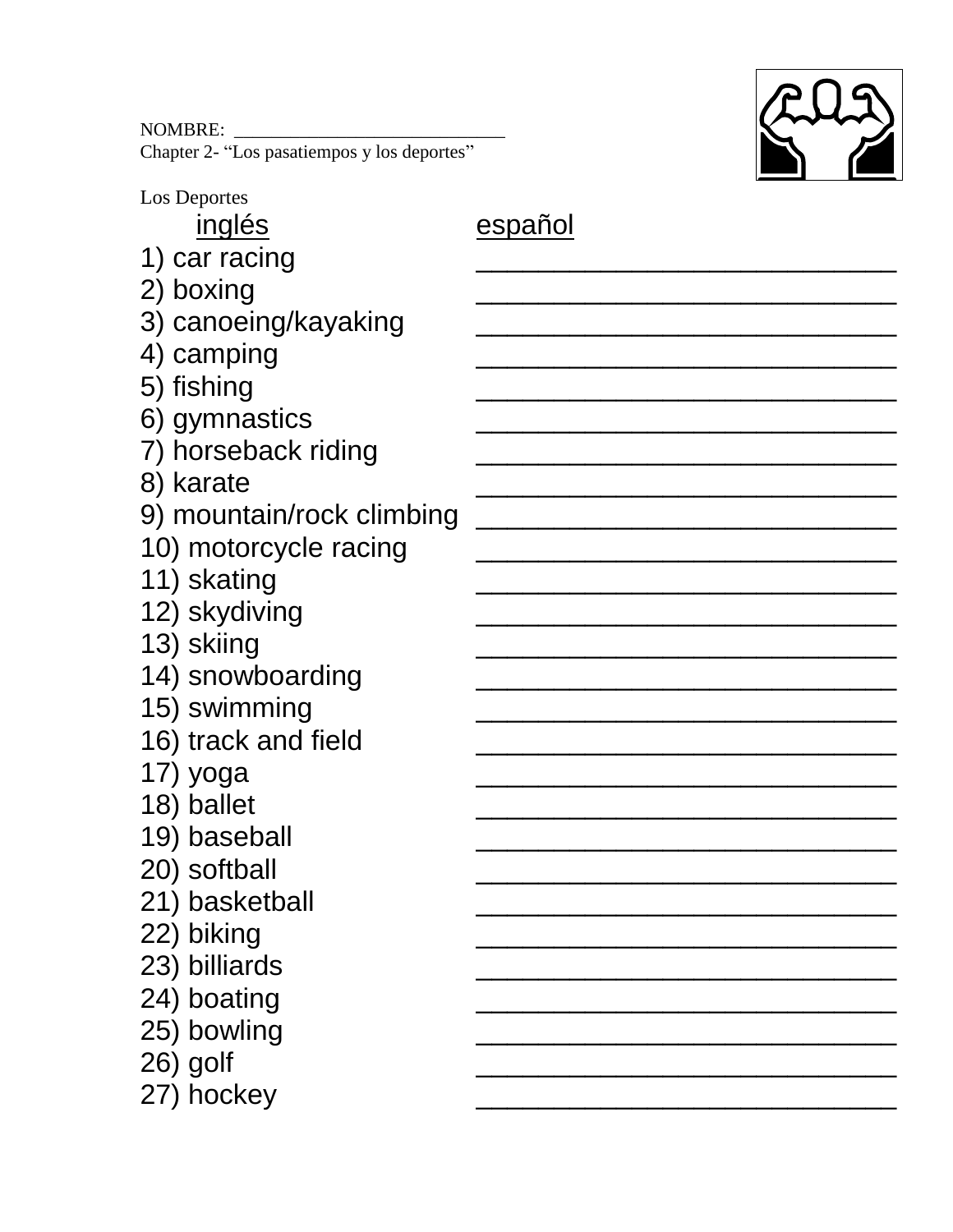| inglés<br>28) volleyball                                                                                                                                                                   | español        |
|--------------------------------------------------------------------------------------------------------------------------------------------------------------------------------------------|----------------|
| Las Artes<br><u>inglés</u><br>1) to knit<br>2) to sculpt<br>3) to draw<br>4) to write<br>5) to dance<br>6) to write songs<br>7) to paint<br>8) to act in plays<br>9) to go to an art expo. | español        |
| Actividades Tranquilas<br>inglés<br>1) to read<br>2) to collect<br>3) to go for a walk<br>4) bike ride<br>5) car ride<br>6) to play chess<br>7) to watch movies                            | <u>español</u> |
| <b>Actividades Musicales</b><br><u>inglés</u><br>1) to practice w/ the band<br>2) to go to concerts<br>3) to listen to music<br>4) to play<br>5) an instrument                             | español        |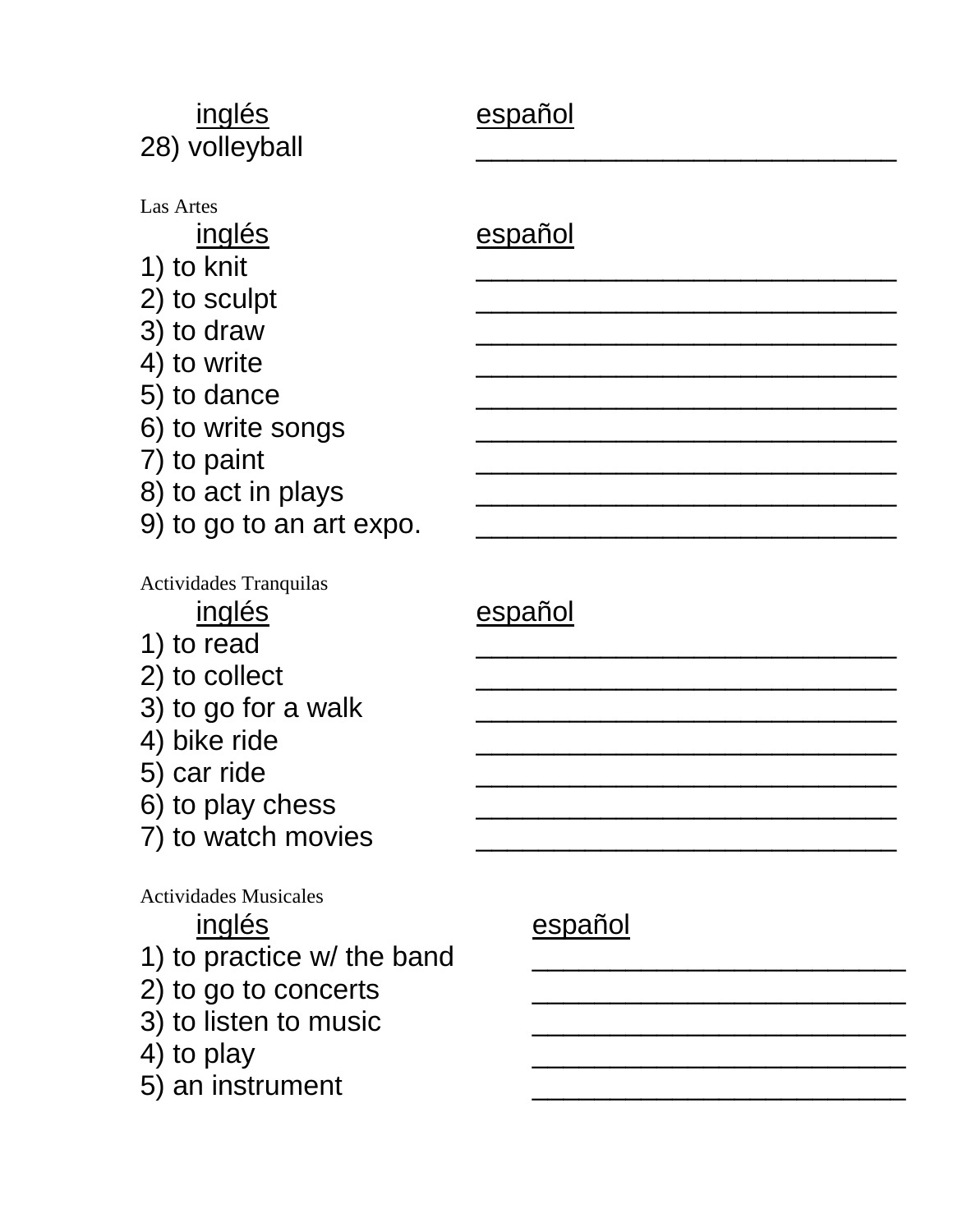## inglés español

- 6) saxophone
- 7) piano
- 8) flute
- 9) clarinet
- 10) violin
- 11) bass
- 12) guitar
- 13) trumpet
- $14)$  drums
- 15) drum set

Los verbos y otras actividades

## inglés español

1) to exercise

- 2) to sail or go boating
- 3) to travel
- 4) to ski
- 5) to swim
- 6) to wrestle
- $7)$  to box
- $8)$  to row
- 9) to ride a bike
- 10) to camp
- 11) to lift weights
- 12) to fish
- 13) to train/coach
- 14) to run a marathon
- 15) to go ziplining
- 16) to climb a mountain
- 17) to ice skate
- 18) to catch a wave